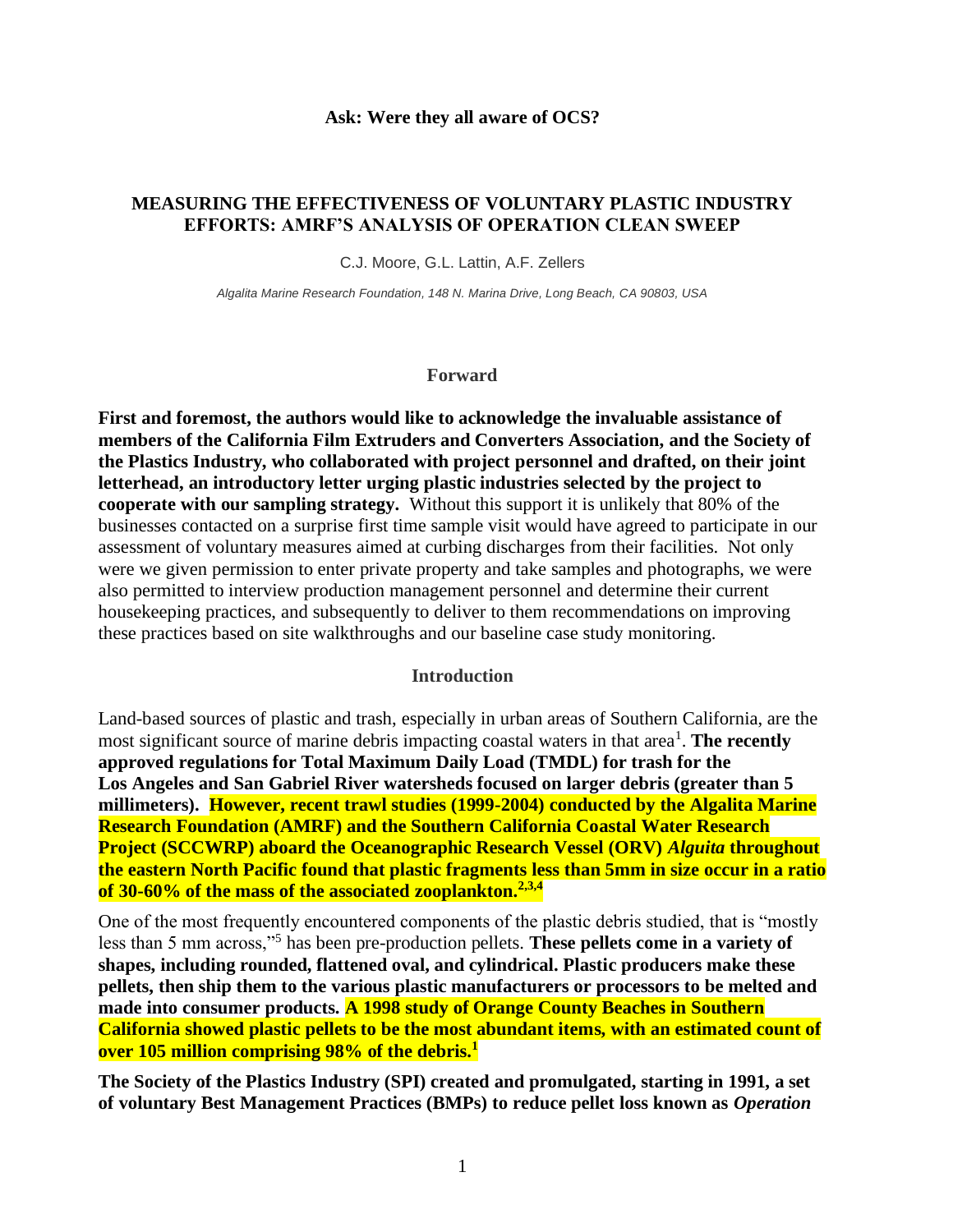# *Clean Sweep* **(OCS). A revision of the original OCS manual was recently completed as a joint project of the Plastic Industy, AMRF and the LARWQCB.**

Independent monitoring of the containment measures in the newly revised version of OCS was necessary to determine whether these measures are adequate. The existing BMPs may not adequately capture small pellets and it is necessary to quantify the magnitude of the stray plastic pellet problem in order to inform future decision making regarding management strategies. **The primary goal of this part of the project was to assess the effectiveness of voluntary implementation of OCS and other site specific BMPs developed by the project.**

#### **Methods**

**The focus area of this study was the Los Angeles River Watershed and the San Gabriel River Watershed in Southern California. The areas of interest for this study were evaluation of BMPs at plastic industry sites, sampling mass emission sites on each river, sampling the beaches adjacent to each river, and trawl sampling in the forebay at the mouth of each river**. The mass emission site for each river was selected because it was the convergent area, at which all materials coming down the river from the watershed would have to pass before reaching the ocean, and it was also upstream enough not to be influenced by ocean tides. The mass emission samples and the forebay samples focus on the plastic particles in the rivers that were less then 5 millimeters. **Many of these plastic particles were pre-production pellets, shavings from cuttings, regrinds, and sprues from drilling during the manufacturing process. They may have come from industry but cannot be linked to an individual industry site. These smaller plastic particles also may have come from postconsumer products broken down into smaller sizes.** 

Due to the wide variety of plastic industries in the LA basin, and the difficulty of rigorous quantification of sporadic inputs to watershed runoff from these facilities, a case study approach with qualitative goals for the project was adopted after consultation with the project's Technical Advisory Committee (TAC). **While AMRF and other researchers have developed peerreviewed methods for collecting pellets from the ocean and beach environments, no established methods have been developed for collecting pellets from plastic pellet handlers and processors or determining the amount of plastic debris in runoff from these sites. A methodology was developed that would compare each industrial facility to itself before and after implementation of BMPs recommended by the project**. Many of these BMPs were taken from the newly revised version *Operation Clean Sweep,* an industry publication designed to help plastic facilities minimize pellet loss. When quantitative results are given, they should be understood to represent a "snapshot" of a facility, from which samples were taken using a methodology developed specifically for the project. This case study methodology was reviewed by the project's TAC and Advisory Board, which included plastic industry representatives. This methodology could not be based on pre-existing standards that serve as a reference to reduce uncertainties and insure repeatability, as none exist. Methods used for sorting samples and identifying types of debris, however, were previously developed and published by SCCWRP and AMRF.

**Ten plastic industry sites were monitored to study the effectiveness of Best Management Practices (BMPs). These companies comprised different specialties within the plastic industry: Bulk Transporters and Shippers, Injection Molding, Plastic Bag Manufacturing, and Roto-Molding. The Bulk Transporters and Shippers deal with getting the pellets from the manufacturers to the processors. Injection Molding is the process of melting the pellets and additives and injecting the melted plastic into molds**. **Plastic Bag Manufacturing also**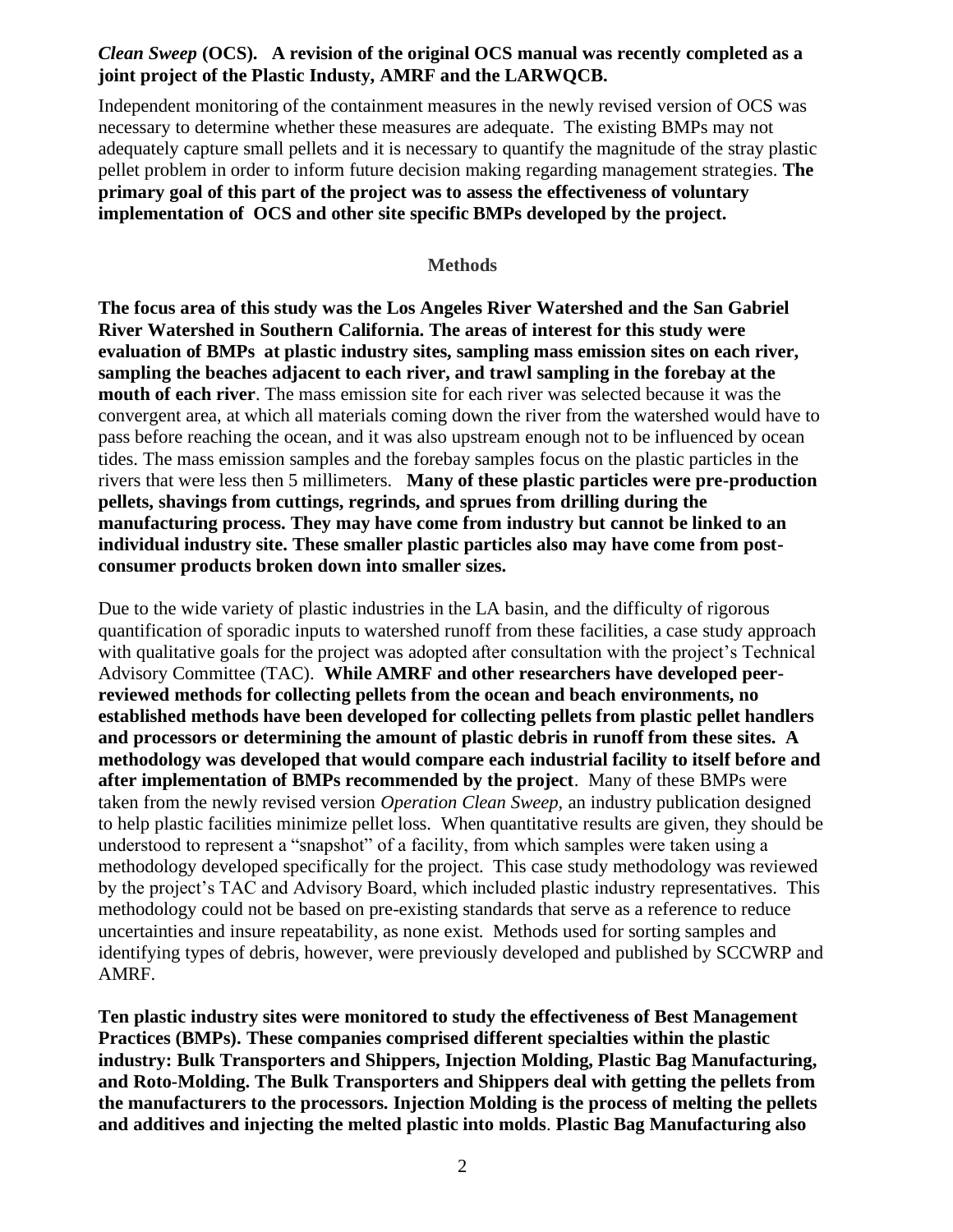**use melted pellets and additives that are blown to stretch the plastic into thin sheeting to make plastic bags. Roto-Molding is a process that uses powders that are placed in a hollow mold, which is then heated and rotated so the plastic melts and lines the inside of the mold. The powder is delivered to the processors or the processors make the powder by grinding the plastic pellets.** 

T**he study area of each industrial site involved the industry property and the nearest storm drain.** Two of the industrial sites had unique delivery conduit systems, a storm drain on the facility leading directly to the river or to a channel leading directly to the river. For the purpose of this study the term "storm drain" and "catch basin" are used interchangeably. We can define them as the mouth of the delivery conduit that leads to the creek/river system in the urban environment. **There were five sites selected for each river. The industry sites were identified by using publicly available sources. We first identified the pertinent Standard Industrial Codes (SIC) for the various plastic industry specialties and then we located the plastic industries through the listings of the Thomas Registry, Enforcement and Compliance History Online (ECHO), and the Regional Water Quality Control Board (RWQCB).** We also located sites through the suggestions of various advisors and through personal finds by project personnel. We called each facility on the list to see if they were still in business at the listed location. The remaining industries were then visited to determine the type of facility and to rank each for cleanliness, with some consideration for property access, location of the nearest storm drain and whether the plastic industry site was the only source of the plastic pellets and industrial plastic debris for that storm drain. **Each facility was given a ranking between 1 to 100 for cleanliness, 1 being the cleanest and 100 indicating massive plastic spills.** All of the visits were preformed from the public access locations that surrounded each facility. The rankings were plotted on a histogram and the sites were selected across the spectrum of the histogram to avoid bias by picking only the cleanest sites or ones with the higher plastic debris rankings. **The ranking visits provided only snapshots of the facilities and did not indicate what the cleanliness might be on a regular basis. This would have taken numerous visits to determine.** Different types of facilities were also selected from the rankings to determine how the implementation of the BMPs at these types of facilities would differ.

**Storm Drains associated with the sites were sampled using storm drain inserts, which were designed to collect the material that entered the storm drain and prevented it from reaching the rivers and finally the ocean. Inserts with 1 mm mesh were manufactured and installed at street storm drains near the monitored facility by a company with existing permits. Sampling was accomplished by having the contents of all street storm drain inserts vacuumed by this company and project personnel were on site to retain the samples for analysis at the AMRF Lab.** A few industry sites already had a basket or insert installed; at other sites on private property inserts were installed with 1 mm mesh. If the storm drain was on the facility and didn't have an insert, the insert was added only with the permission of the facility. These custom inserts collected samples from one to three cubic feet in volume. The inserts installed in the catch basins on the public street had a 1 cubic foot collection volume for every linear foot of drain opening along the curb. One company decided to install a sump with a pump, to pump out any water collected and retain the debris; however, their overflow to the storm drain was not screened. **At the sites which already had an insert installed, we found that the facility often removed it when a rain event occurred in order to prevent flooding. Each storm drain was sampled during a wet season and a dry season, both before and after the** implementation of the BMPs. The wet season was defined in this study as greater than 0.25" of rain and a dry season was defined as a period of at least two weeks after a rain event of 0.25" of rain.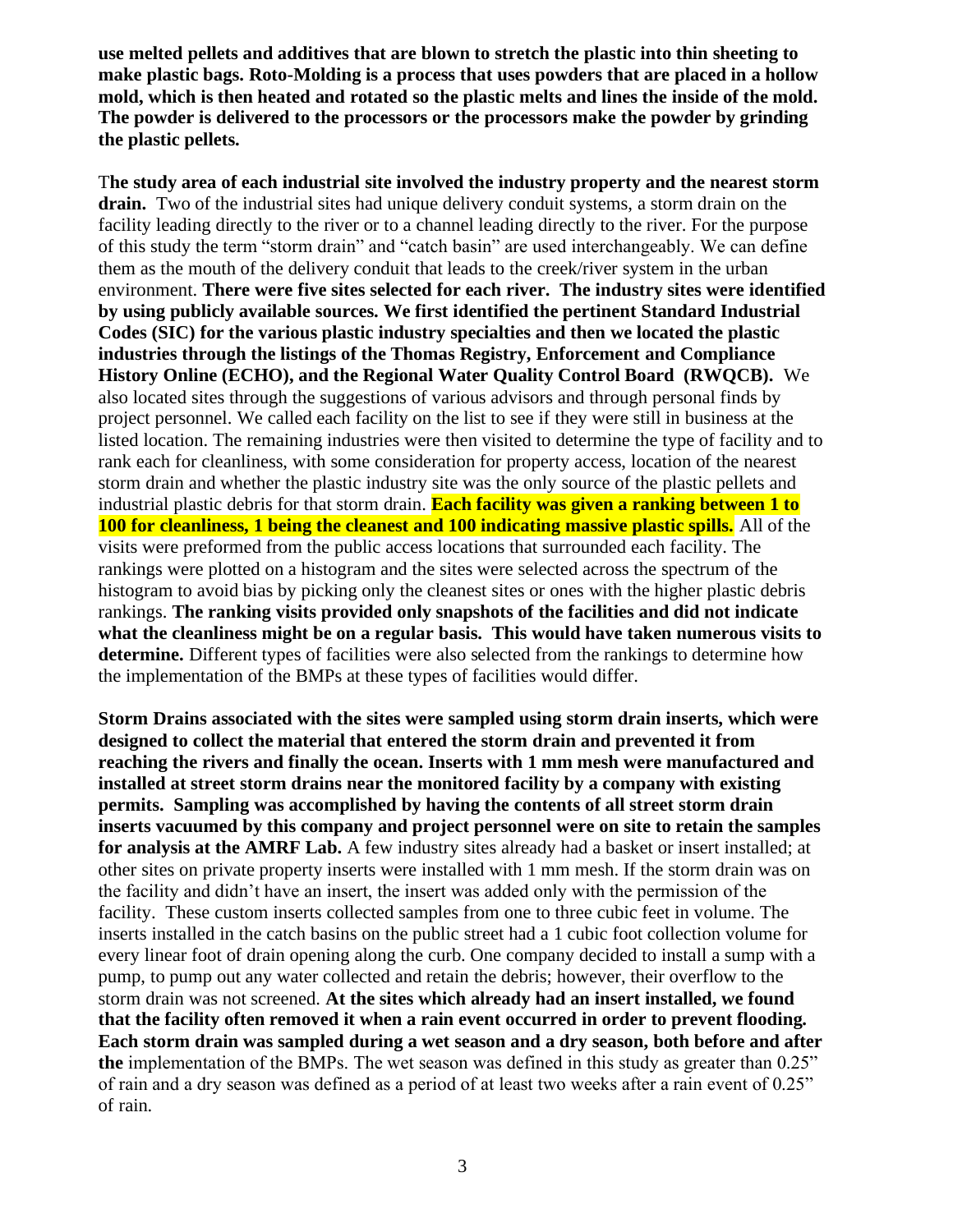**Each site selected was visited for pre-BMP purposes as a "cold call." They didn't know they were going to be visited before the project was introduced to the management. The project was described to the management, they were presented with the industry associations' letter of introduction, and they were asked if they would like to participate on a voluntary basis. If the management agreed to participate, samples were taken immediately. The reason for this protocol came from previous interactions with other plastic companies where it was found that any notification of a visit initiated some sort of clean up.** Samples were taken from the grounds where there would be a potential for runoff and the debris would have a possibility to reach the storm drain system. No samples were taken inside the facility. **Possibly the biggest reason the industrial sites agreed to participate in this project is that they would remain anonymous. They were identified only by code numbers and letters.**

The initial (Pre-BMP) visit to each facility occurred during the dry season. This initial visit was an introduction and first site sampling that assessed of the types, quantities, and location of debris. **After this initial visit Project personnel arranged for an on site walk-through with the management to evaluate the site for BMPs most relevant to that specific site, focusing on debris subject to runoff due to rain, wind, washdown water and leaky hoses. Factory operations were observed first hand during the BMP evaluation, then Project personnel created a site specific document detailing a list of possible improvements that was presented in a conference room setting to those managers who would voluntarily seek to implement the measures best suited to their particular circumstances. Project personnel reviewed in detail the Industry's recently revised housekeeping manual, OCS, and printed copies were given to management who wanted them. Some companies already had OCS manuals, and some preferred to review the document on line. Each facility was encouraged to have both management and employees sign the "OCS Pledge" located online at [www.opcleansweep.org.](http://www.opcleansweep.org/) Posters advocating pellet retention on site from the American Plastics Council were given to each facility. Any type of modification to the facility's existing housekeeping practices was strictly voluntary.**

Management was informed that they had at least two months before project personnel would return to sample again, which allowed the facility time for implementation of the measures they chose from the site specific list prepared by the project or measures they themselves developed. **The Pre-BMP samples were taken in June 2004. The BMP evaluations with the suggestions and recommendations were presented in July 2004. Post-BMP sampling occurred in June 2005. These visits, like our first contact visits, were unannounced.** Post-BMP sampling was the same as the pre-BMP sampling. We made another "cold call" to the facility; at this time they knew we would be coming after the follow up evaluation, but they didn't know exactly when. The sampling was the same as the pre-BMP visit with industrial site samples taken during a dry period and storm drain sampling during dry and wet periods. Another on-site survey with management personnel was conducted to determine which of the BMP recommendations were implemented and their successes and challenges with these new BMPs. Post-BMP samples were originally scheduled to be taken between October and December 2004, but due to an unusually wet season and the sampling criteria of at least two weeks without a 0.25 inches of rain samples were not able to be collected until June 2005.

#### **Results**

**Ten sites were monitored during this study, covering the geographic area of both the Los Angeles and the San Gabriel River's Watersheds. Five different types of plastic processors**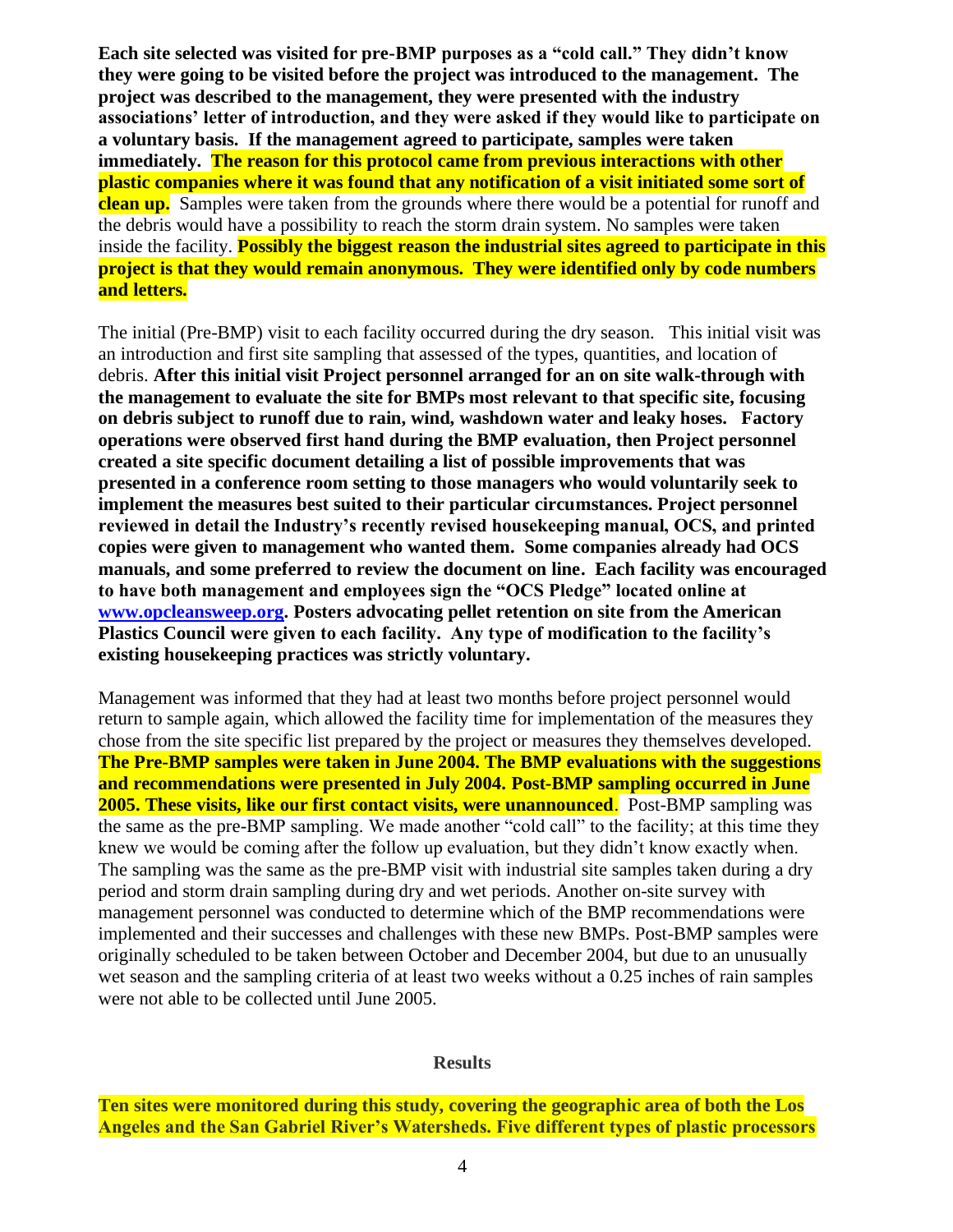**were selected for inclusion in our study in each watershed. A brief description of each site and the results of baseline and post BMP implementation monitoring will be given**.

Site 6

This company manufactures plastic bags.

The following areas are on the outside grounds of the facility where spilled pellets observed by project personnel have the potential to enter the storm drain system:

- 1. On the parking lot.
- 2. By the pellet storage silos on the west and east sides of the main building.
- 3. By the loading docks.
- 4. Covering the gravel on the railcar delivery area .
- 5. On the paved machinery and equipment storage area.
- 6. Next to the neighboring building on the east side of the facility.

All of these areas continued to contribute lost pellets to the runoff caught by the catch basin insert post BMP.

B**y comparing the pre BMP and the post BMP surveys, this facility has improved. However, even though the west area of the facility was cleaner, and there were fewer larger spills at the railroad track area, this facility continues to have a high rate of pellet loss on the ground. Many of these pellets are making it to the storm drain system.** On several occasions, project personnel have observed the pellet trail from the facility to the catch basin. **Going from one hundred thousand pre BMP to fifty thousand pellets post BMP in the catch basin insert samples while representing an improvement, still constitutes excessive pellet loss.**

New BMP measures reported by the management include designating an employee to clean up spills inside the factory. Project personnel observed the use of two sock booms that had been placed in the drainage areas on the west side of the facility. Both booms had pellets trapped on the upstream side of the boom, with only a couple of pellets downstream. **There was no evidence of vacuuming in the yard.**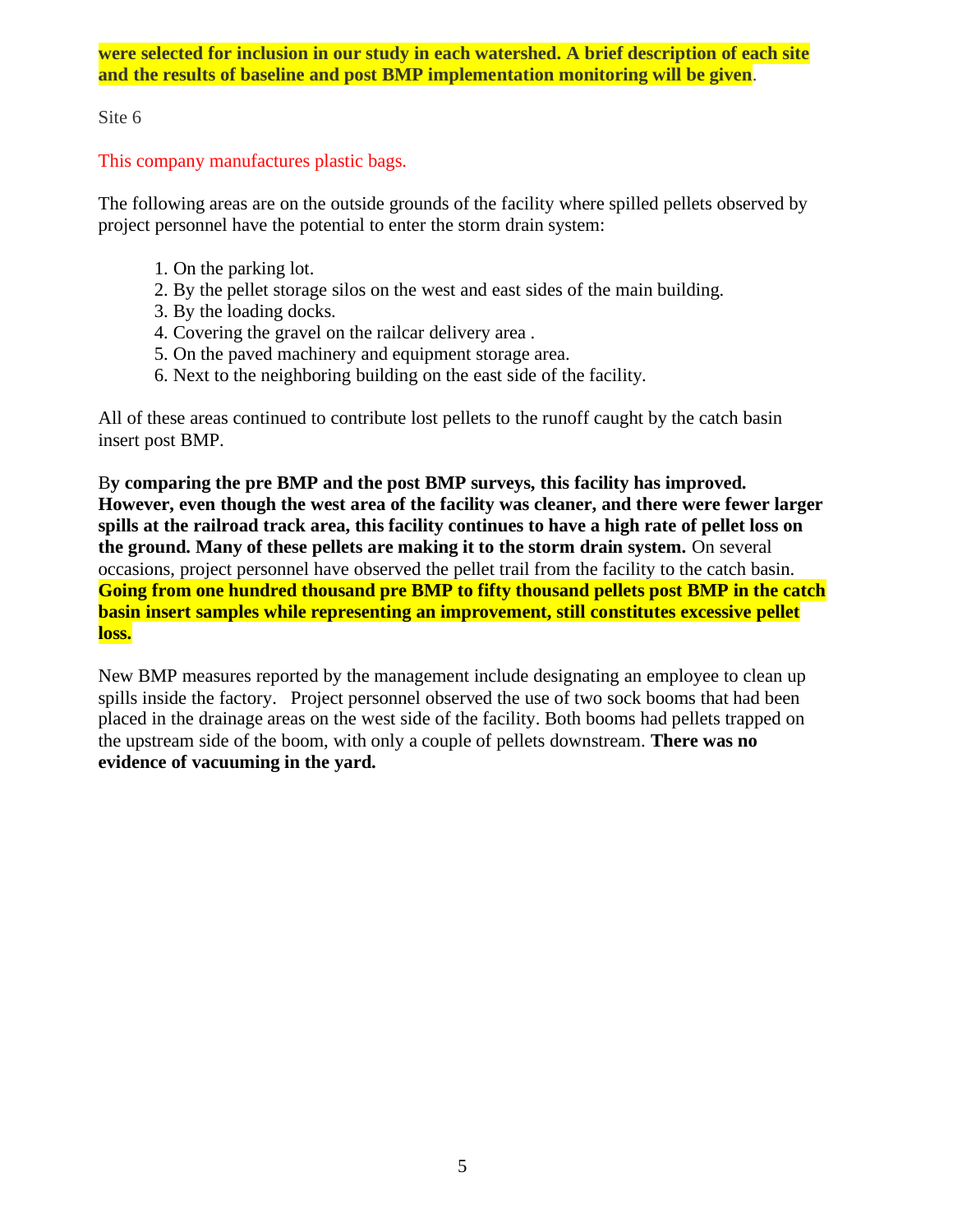



# This company makes bottles for consumer products by injection molding.

Outside locations where plastic pellets and fragments have a potential to enter the storm drain system.

- 1. On the parking lot.
- 2. In the driveway by the loading dock.
- 3. On the platform by the silos.
- 4. On the gravel at the railcar delivery area.
- 5. On the paved machinery and equipment storage area.

There were no post BMP Industrial Site samples at this facility. The company moved. They gave permission to the project to install a catch basin insert in a sump by the loading dock. Although this sump does not connect to the storm drain system, during a rain event, it would overflow and floating pellets would come out and possibly flow to a storm drain. This catch basin was sampled during a wet period. It was the only post BMP sample that was taken. There was no indication that the company was moving. When project personnel arrived to do the post BMP sample the facility was under reconstruction. A new layer of gravel had been added at the railroad tracks, covering up many small spills. Project personnel could take pictures, but were not able to obtain permission to takes samples.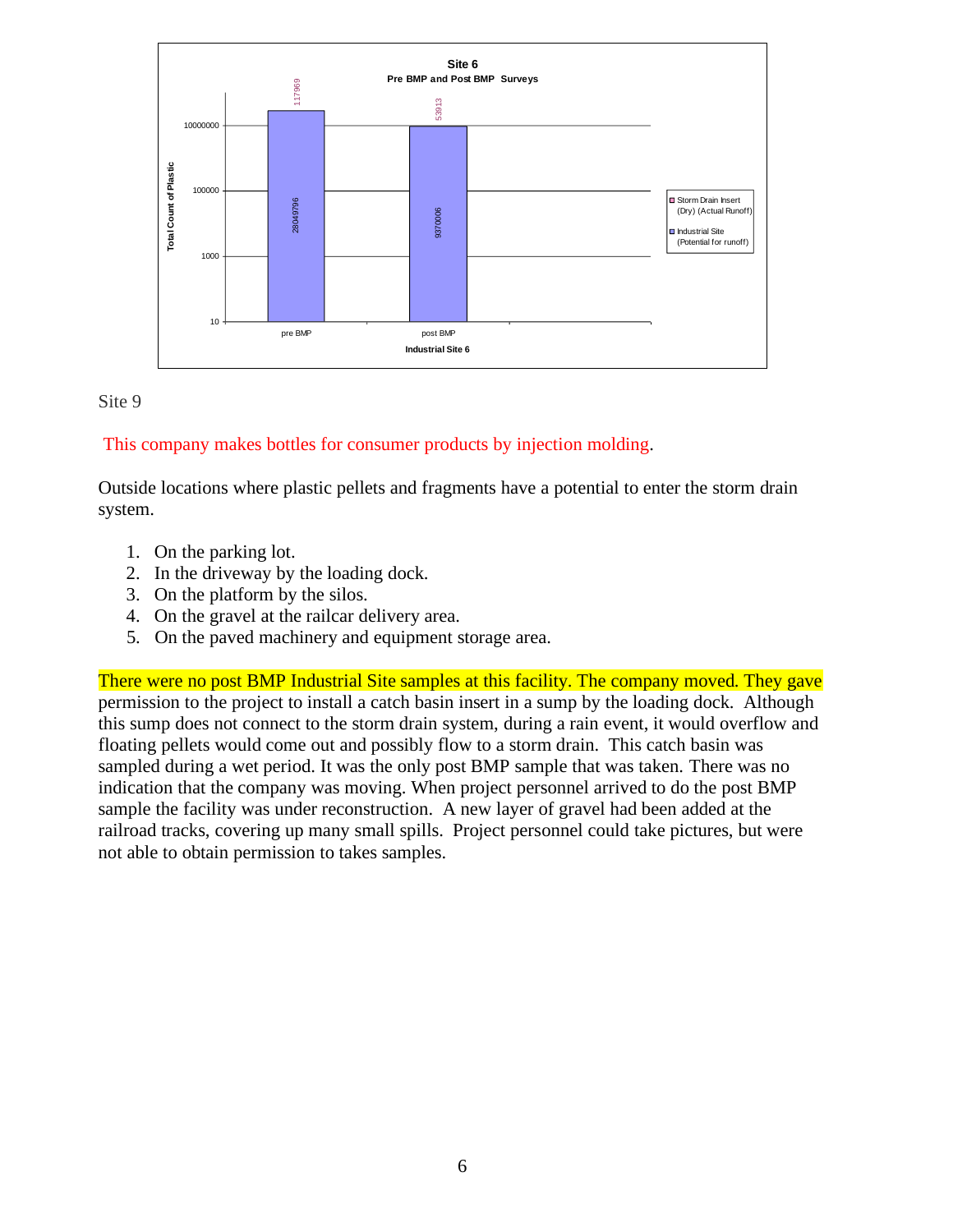

#### Site 10

This small company makes parts, which are assembled into finished products at another facility.

Areas where pellets have the potential to enter the catch basins are:

- 1. The parking lot.
- **2.** The driveway leading to the storage area.
- **3.** The waste bin area.
- **4.** The rear storage area.

By comparing the pre BMP and the post BMP surveys, this facility has remained almost the same, continuing to be a clean facility.

New BMP measures reported by the management included; 1) they change the storm drain insert every 90 days, 2) a vacuum was placed outside as recommended, 3) the Gaylords were covered as recommended, and 4) the dumpster was covered as recommended. Project personnel observed the continued use of the vacuum sweeper, as well as hand sweeping. The storage yard and driveway are both clean, except for very recent small spills.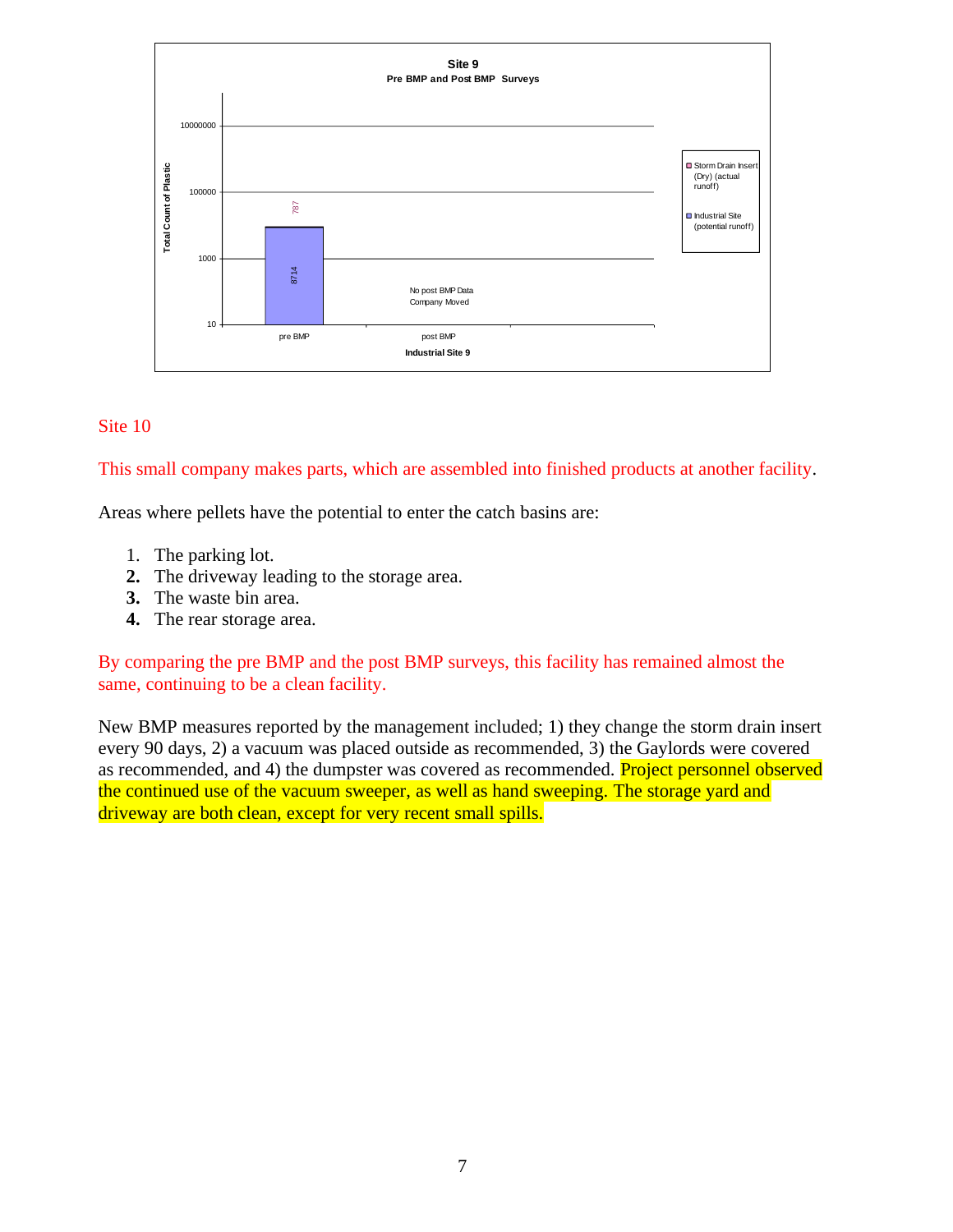

#### Site 31

# This company is a large transporter of virgin pellets of all grades by truck to processors throughout the area.

All outside areas of the facility that plastic could enter the storm drain system.

- 1. The parking lot.
- 2. The loading dock areas.
- 3. The two rail car siding areas.
- 4. Pellets and dust were also found on the edge of the creek.

By comparing the pre BMP and the post BMP surveys, this facility has slightly improved, but is overall pretty much the same. Some pellets and dust are on the ground in the washout area. The asphalt surfaces in some areas are worn down, which traps the pellets. However only a few were observed, reflecting that the area had been cleaned recently.

Project personnel are not aware of any new procedures since the pre BMP monitoring. This is a very large and relatively clean facility, with a significant pellet loss problem during rain events (all catch inserts are pulled to prevent flooding). Project personnel observed the use of manual and driven vacuum sweepers.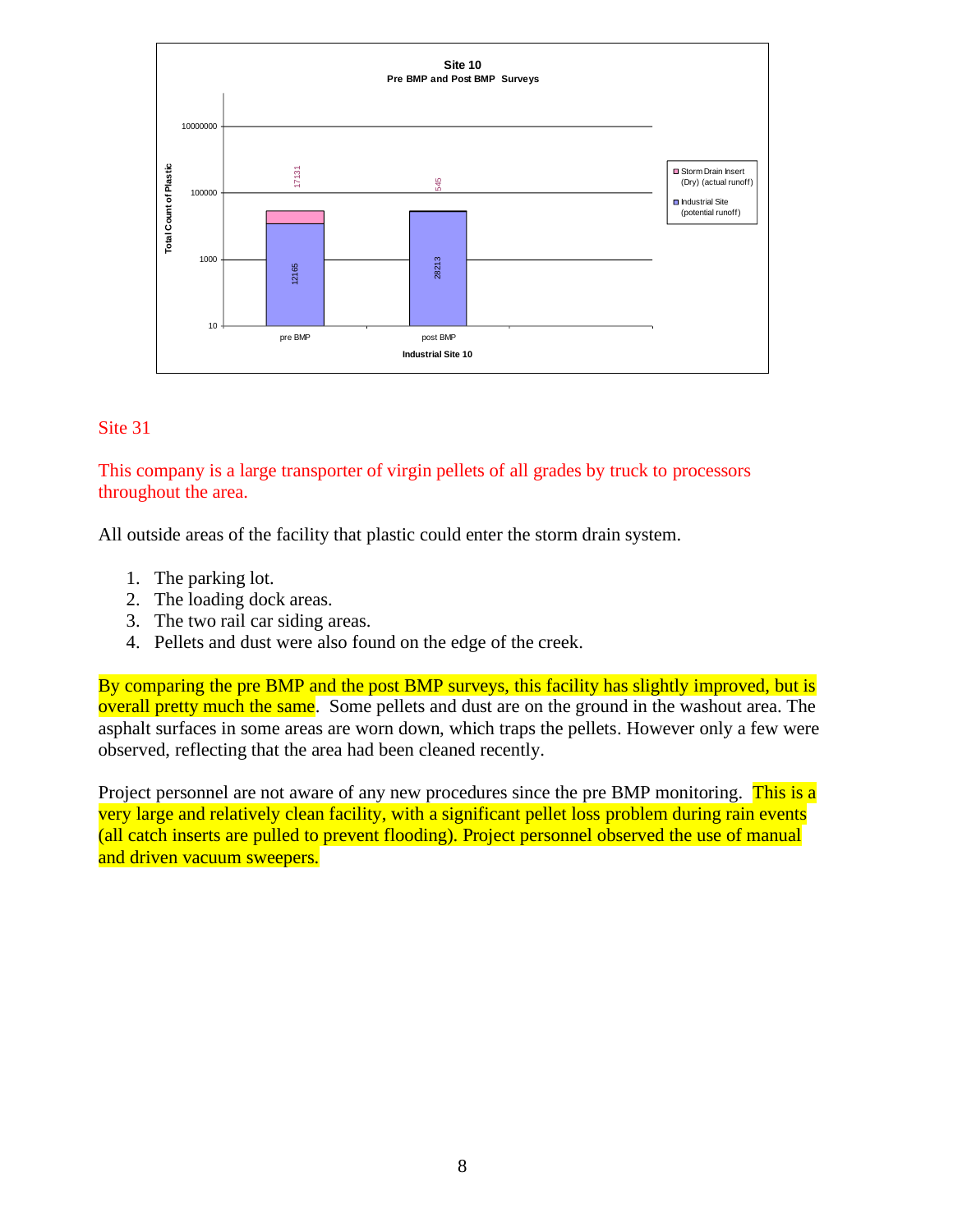



#### This company is a large manufacturer of receptacles and bins.

The areas outside the facility which project personnel were able to access for sampling purposes were:

- 1. The public sidewalk on two of the four sides of the facility.
- 2. The rail yard area behind the facility.
- 3. The public street and gutter.
- 4. The catch basin near the rail yard.

This facility has improved, although it was not formally part of the BMP Evaluation sites. We did not sample on their facility, but company personnel observed that the storm drain insert and surrounding areas were being monitored. They made an effort to clean the rail tracks behind their facility, especially nearest the street. There continues to be some pellet loss on the sidewalk and in the gutter leading to the storm drain.

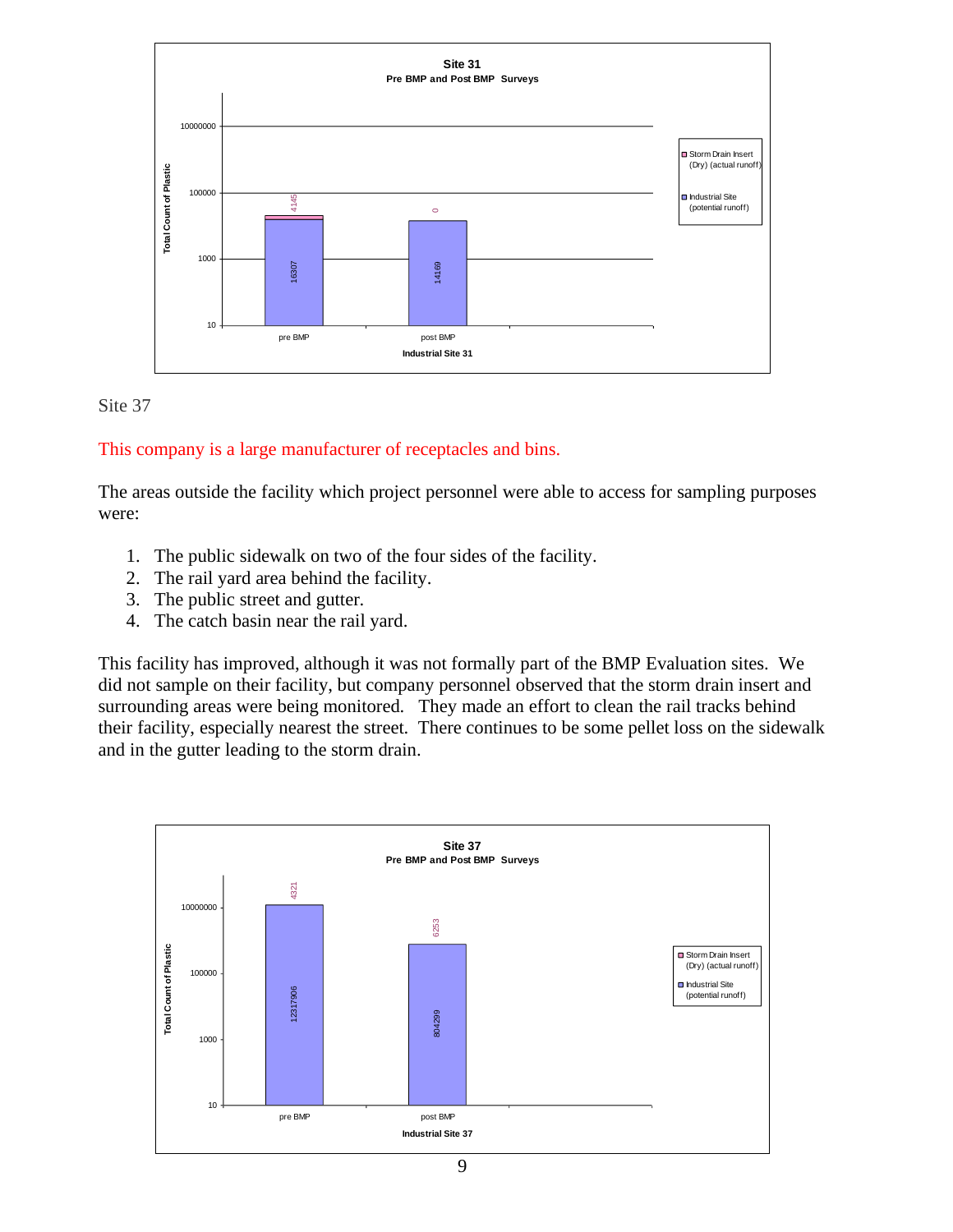Site 48

This facility is a transshipping and storage facility for pellets, principally coming from abroad aboard container ships.

The project had inserts put into both catch basins. Pellets could reach them from the following locations:

- 1. The front parking, loading dock area and the side of the neighboring building.
- 2. The waste bin area.
- 3. The driveway to the rear of the building.
- 4. The rear receiving dock area.
- 5. The bag house for the cutting operation.

By comparing the pre BMP and the post BMP surveys, this facility has improved.

This is the only company that has taken our advice to purchase a shop vac. It is used with a long extension cord to clean inside and outside. Deployment is based on visual assessment of need and there is no regular schedule for vacuuming. Each employee is trained to clean up spills at meetings to discuss pellet loss recommended by the project. They reported having had such meetings at the time of post BMP monitoring. **They put up the OCS posters with clear acrylic sheet covers in prominent places in the warehouse front and back.**

**They have informed the dispatcher of delivery trucks that the truck drivers must inform warehouse employees if they are dirty and they will clean them out before they leave. No sweeping out of unloaded trucks is allowed in the parking lot.**

They have looked for someone to recycle the relatively small amount of mixed pellets that they have, but have not found anyone. Trash pellets were bagged and put in the dumpster.

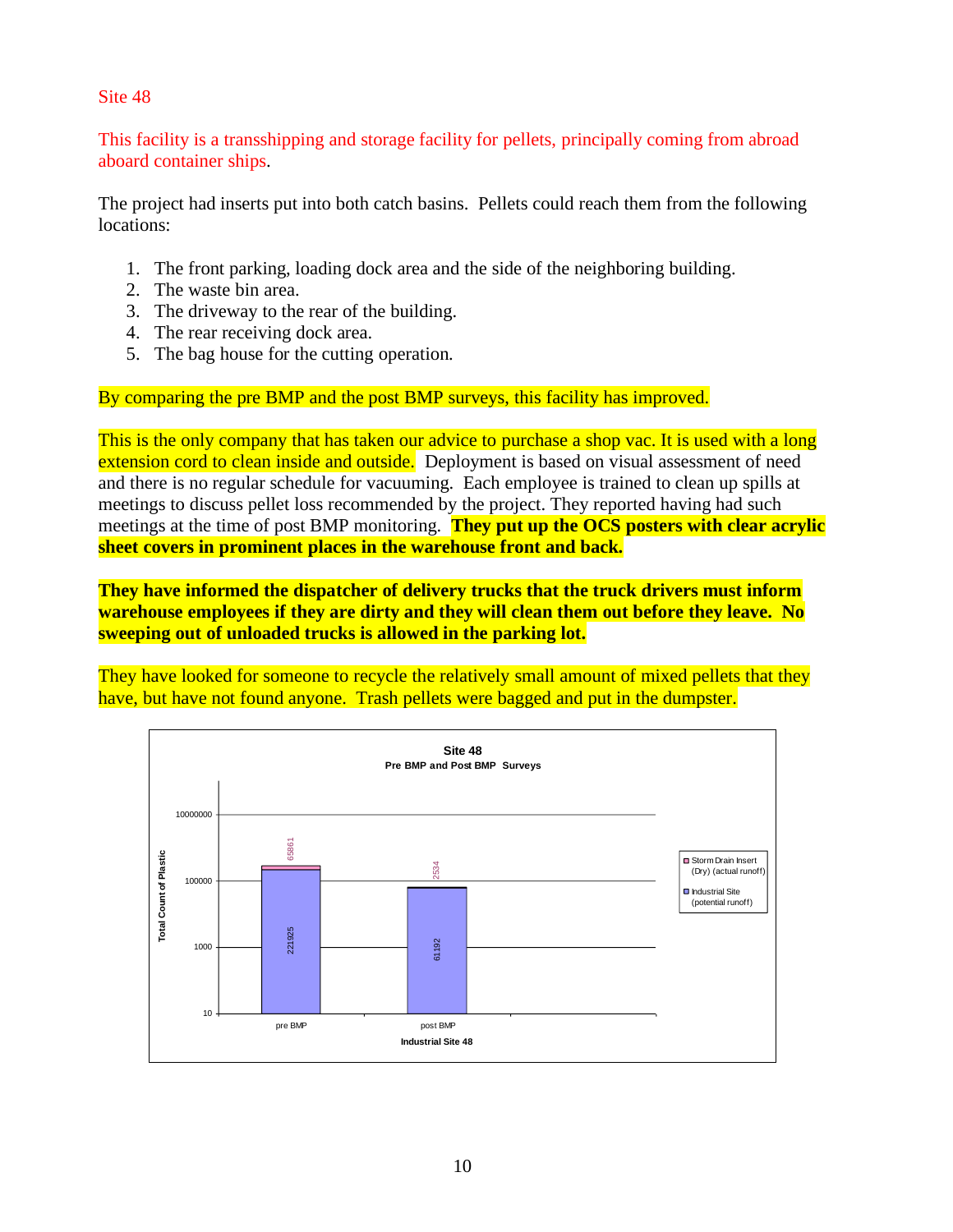#### Site F

This facility is a small manufacturer of specialty plastic bags and flexible packaging products.

Pellets could reach the catch basin from the following areas:

- 1. The rear silo area.
- 2. The delivery/storage area.
- 3. The sidewalk.
- 4. The dumpster area.
- 5. The gutter on the street in front of the company.

**By comparing the pre BMP and the post BMP surveys, this facility has improved in pellets on the ground subject to runoff, but actual pellets in the catch basin inserts have gone up.**

**No suggestions for BMPs were adopted. Management stated that they sweep up and recycle pellets every other day based on visual inspection at the beginning of the shift. They have one cleanup person, but others can help. Owner said he saw a delivery company sweeping pellets back into the delivery truck.**



# Site H

# This facility is a small manufacturer of plastic pipe for various applications.

Areas where pellets and dusts could enter the storm drain system are:

- 1. The pipe storage area on the side of the building.
- 2. The parking lot.
- 3. The sidewalk and gutter on the street.

**This facility has improved, although it was not formally part of the BMP Evaluation sites**. They did allow us to sample front of the facility during the pre BMP monitoring and allowed us to come back for the post BMP monitoring to do the same area. **They continue to have spills of**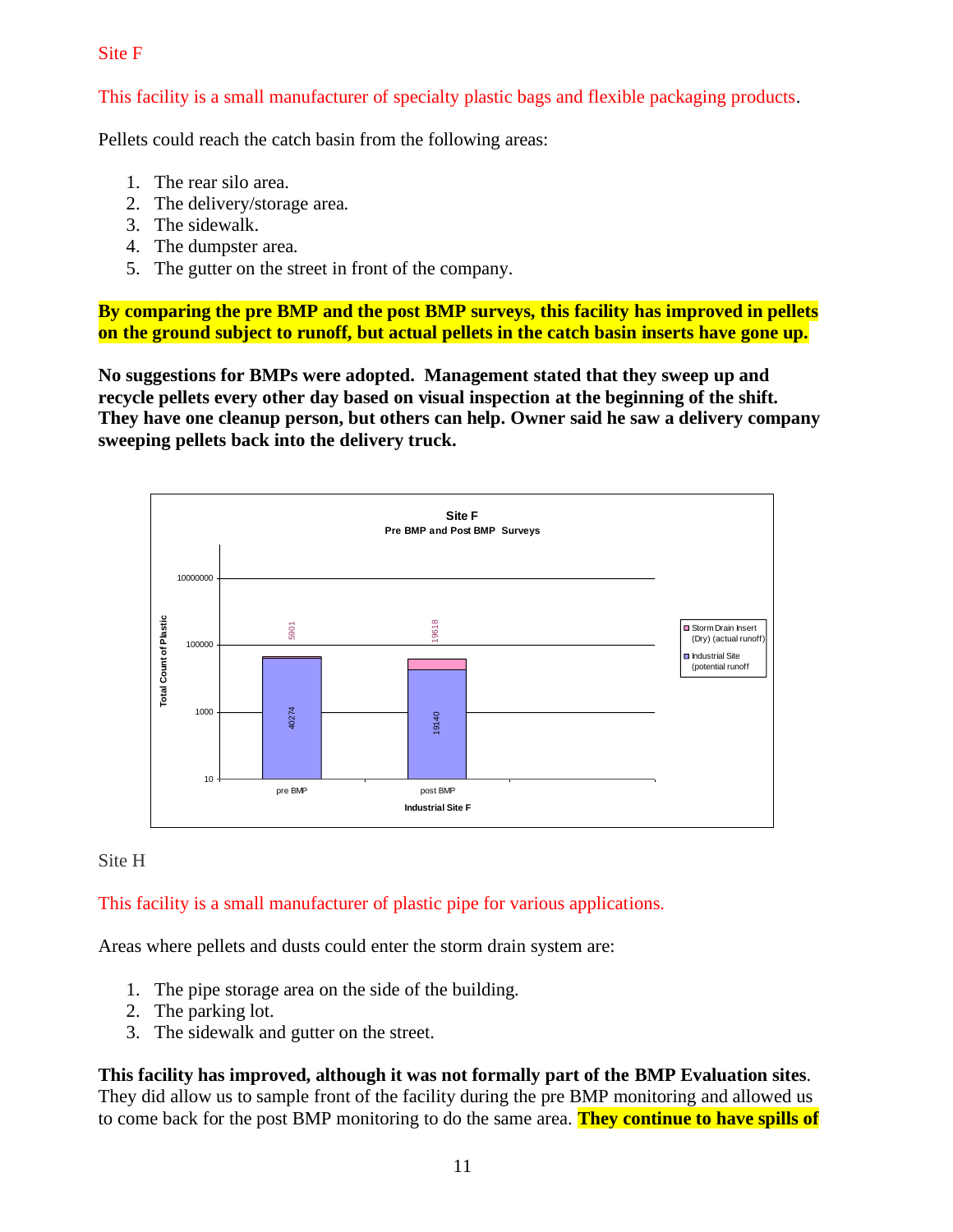**plastic fragments (regrind) and pellets in the driveway, and at the side of the driveway. There was considerably more plastic present in the post BMP catch basin samples.**



Site J

# This company is a roto-molding and injection molding facility.

Outside areas where pellets and powders were observed include:

- 1. Street level loading and unloading areas.
- 2. Box and bag handling areas.
- 3. Regrind/recycling areas.
- 4. Warehouse storage area.
- 5. Waste disposal dumpster area.

# By comparing the pre BMP and the post BMP surveys, this facility has improved.

New BMP measures reported by the management are being established all the time. They have established cleanup stations and each employee does their cleanup. The manager also said they had had a training session. They have put plastic bags inside their Gaylord containers that they use for Roto Mold Scrap to prevent sawdust from escaping. However some sawdust had escaped and was on a pallet. There was plastic debris observed on both sides of the street though in a lesser degree. **Plastic shavings were observed on the sidewalk and in the tree wells. Spills of plastic feedstock powders (blue, red and green) were visible in the parking lot. And plastic dust was visible on the vertical face of the curb on the public street.**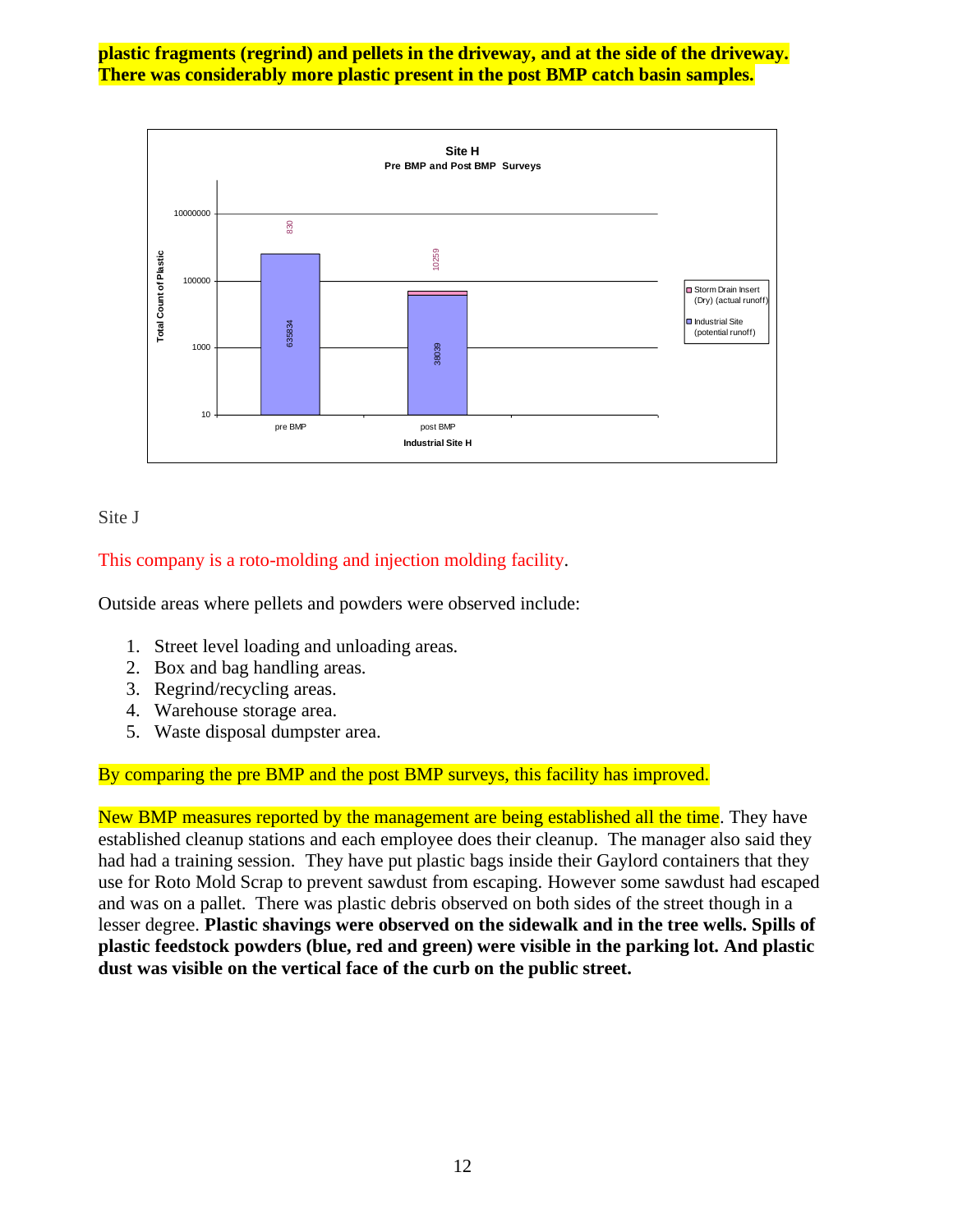

#### Site K

# This facility is a medium large manufacturer of plastic bags for specialty purposes.

Areas where pellets and powders could wash to the sump are:

- 1. The parking lot and dumpster area.
- 2. The truck delivery and loading area.
- 3. The rail yard which is partially paved.
- 4. The area behind the facility where powders are filtered out of the pellet delivery system.

# **By comparing the pre BMP and the post BMP surveys, this facility has improved.**

New BMP measures were observed at the back of the facility in the dust collection system, which now has a sock taped around the automatically opening valve which blows out dust, so the amount that reaches the ground is reduced. **A way in which pellet loss is worse is that there were no pans under the railcar valves, and the spills on the ground by the railcars were not contained. Pellets were in evidence in the ditch leading to the storm drain by the rail car. The dumpsters had only a small amount of pellets around them, and the dumpsters were covered.**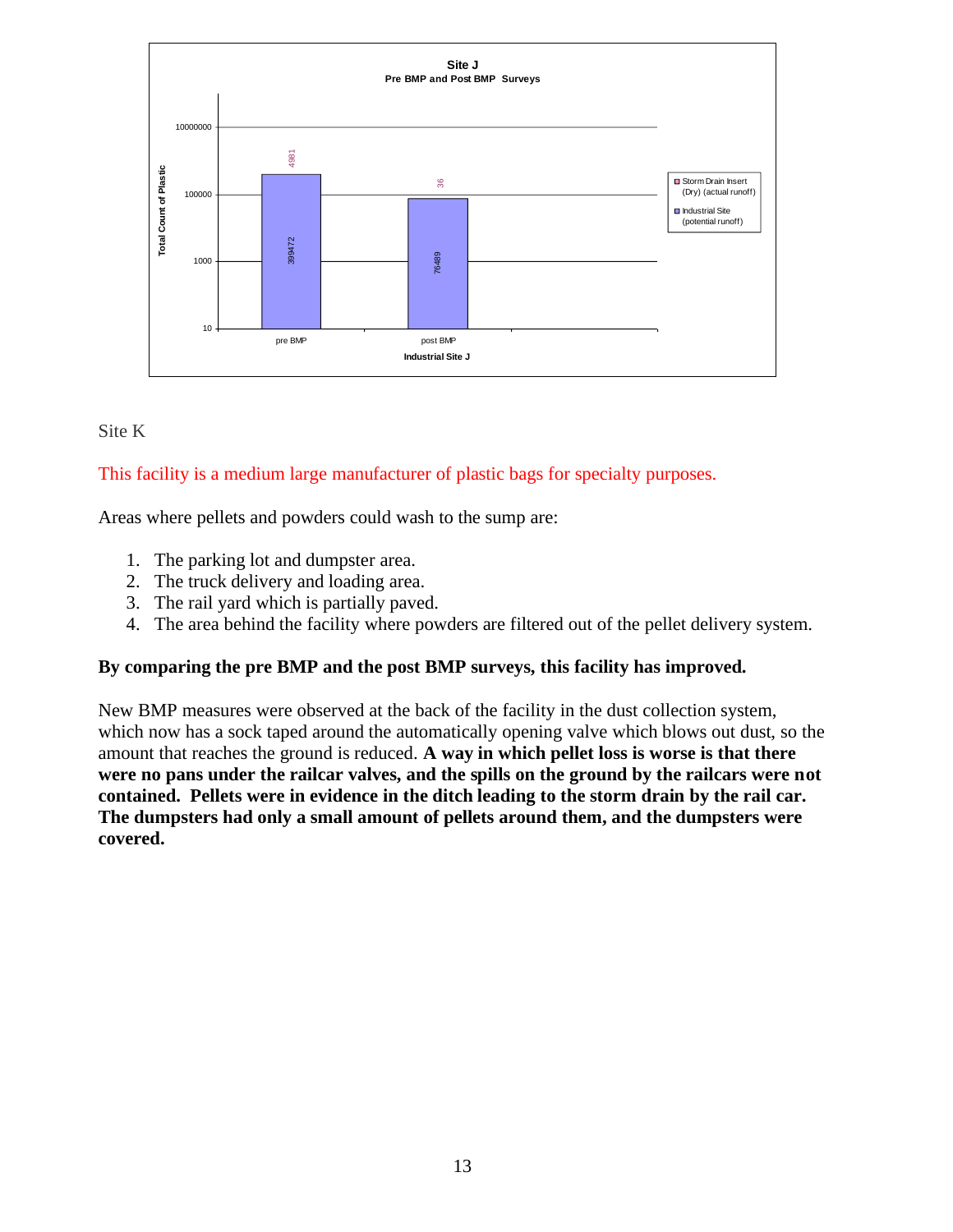

#### **All Sites**

**The project found plastic pellets and particles in and on rail yard gravel, combined with on site spills, to harbor 42.7 million plastic particles greater than 1mm in size capable of running off into the storm drain system prior to BMP implementation**. **The count after BMP implementation was 10.5 million.** Particles that would have entered the storm drain system during dry weather had the project not installed catch basin inserts near the facilities pre-BMP totaled 0.2 million and 0.09 million post-BMP. These particles were taken directly from the inserts.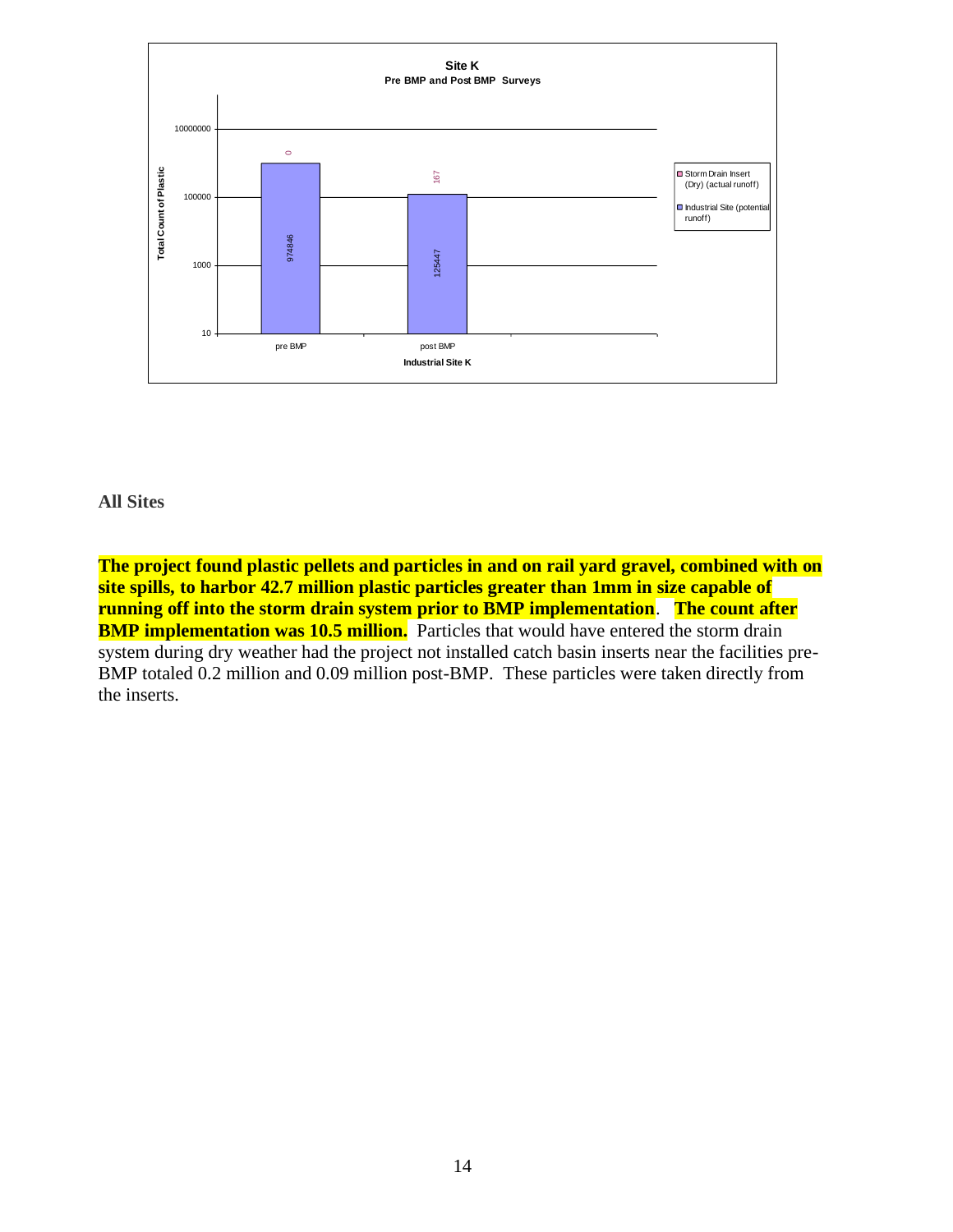

#### **Los Angeles River Watershed Pre BMP and Post BMP Industrial Site Surveys**

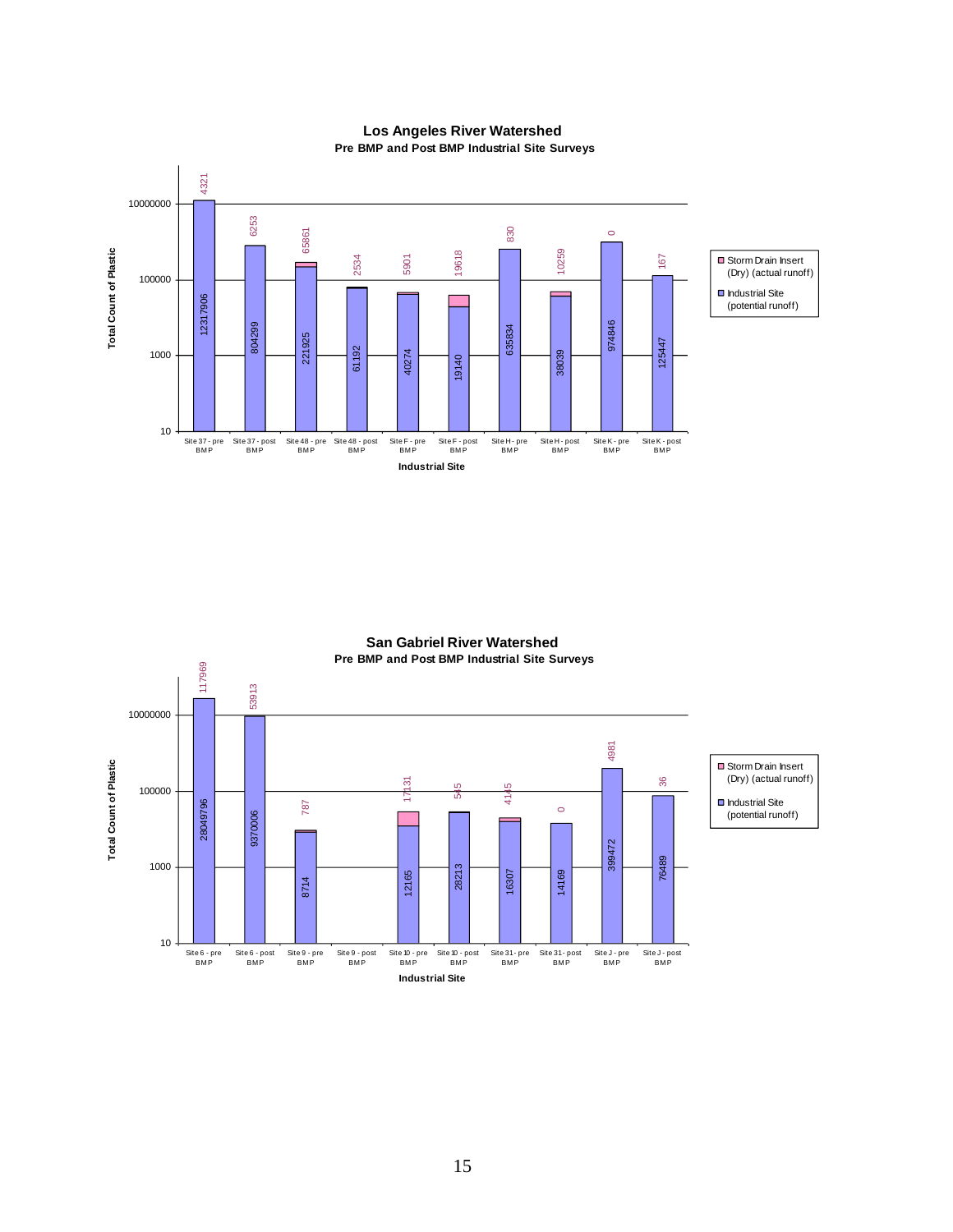#### **Discussion**

Eight facilities participated in the baseline monitoring and BMP evaluation process. Of these, seven were able to be monitored after the two month time period to implement site specific BMPs recommended by the project, and general BMPs contained in OCS. Many of the site specific BMPs recommended by the project were contained in a general form in the OCS manual**. One cooperating facility moved without notice during the project, and two facilities declined to cooperate with project personnel and were not given site specific BMPs. It is interesting to note that the monitoring activities around the non-cooperating facilities resulted in an awareness by management of the goals of the project and improvements at these facilities were roughly the same as those at facilities who agreed to participate. Improvements, though apparent, were not sufficient to prevent significant pellet and production scrap losses to the storm drain system. In all cases, facilities were unable to retain pellets on site during significant rain events. In storm conditions, all catch basin inserts were either removed to prevent flooding or overflowed into the storm drain system. Our recommendation is for greater capacity filtration systems for all locations surveyed in order to prevent pellet, powder and production scrap losses to the environment. Installation of so called "zero discharge" systems, though they be maintained to manufacturers specifications, cannot be relied upon to stop plastic facility losses without monitoring to confirm zero discharge. Wind blows plastic shavings and plastic powders used in rotational molding around these systems and into receiving bodies. No monitoring for wind blown plastics was done during this project. Plastic powder feedstock losses were not contemplated during the design of this study, and the smallest size of plastic particles studied was one millimeter. Several plastic facilities were observed to have numerous plastic powder spills. These spills were not only subject to runoff, but were observed to be repositioned and transported by the wind. Further study of stray plastic powders is needed to determine the extent of this problem.**

**Rail yards hold by far the greatest number of plastic pellets susceptible to runoff. All facilities made increased efforts to remove large spills, and fresh gravel is applied around railroad tracks on a regular basis to stabilize the tracks and prevent runoff. Nevertheless, during this wet season's 100-year high rain totals, lines of mobilized pellets floated off from rail yard gravel were photographed, showing how they flow to storm drains and catch basins nearby. According to managers of facilities working with the project, some of these rail yards have been in use for 35 years or more for pellet delivery and pellets were found to be numerous down to at least a foot deep where core samples were taken. Since the majority of these pellets float in water, hard rain will mobilize pellets from deeper within the gravel matrix. It must be remembered that the high rain totals experienced during the post-BMP period washed many of the particles away before dry weather returned and facilitated the post-BMP catch basin sampling, so that improvement in the numbers of pellets subject to runoff may not have been due to cleanup measures alone. Even though post-BMP numbers of plastic particles on site subject to runoff were approximately one fourth of pre-BMP numbers, and plastic particles that would have entered the storm drain system if the catch basin inserts had not been installed were one half the pre-BMP count, the total number of particles on the ground and in catch basin inserts still exceeded 10 million, about half of which were pre-production plastic pellets**. Post BMP wet period samples were not included because there were no pre BMP wet period samples for comparison of improvements and the post BMP wet period sampling would not be accurate because most of the catch basin inserts overflowed during the numerous rain events, making it impossible to monitor and count the amount of plastic that flowed into the catch basin.